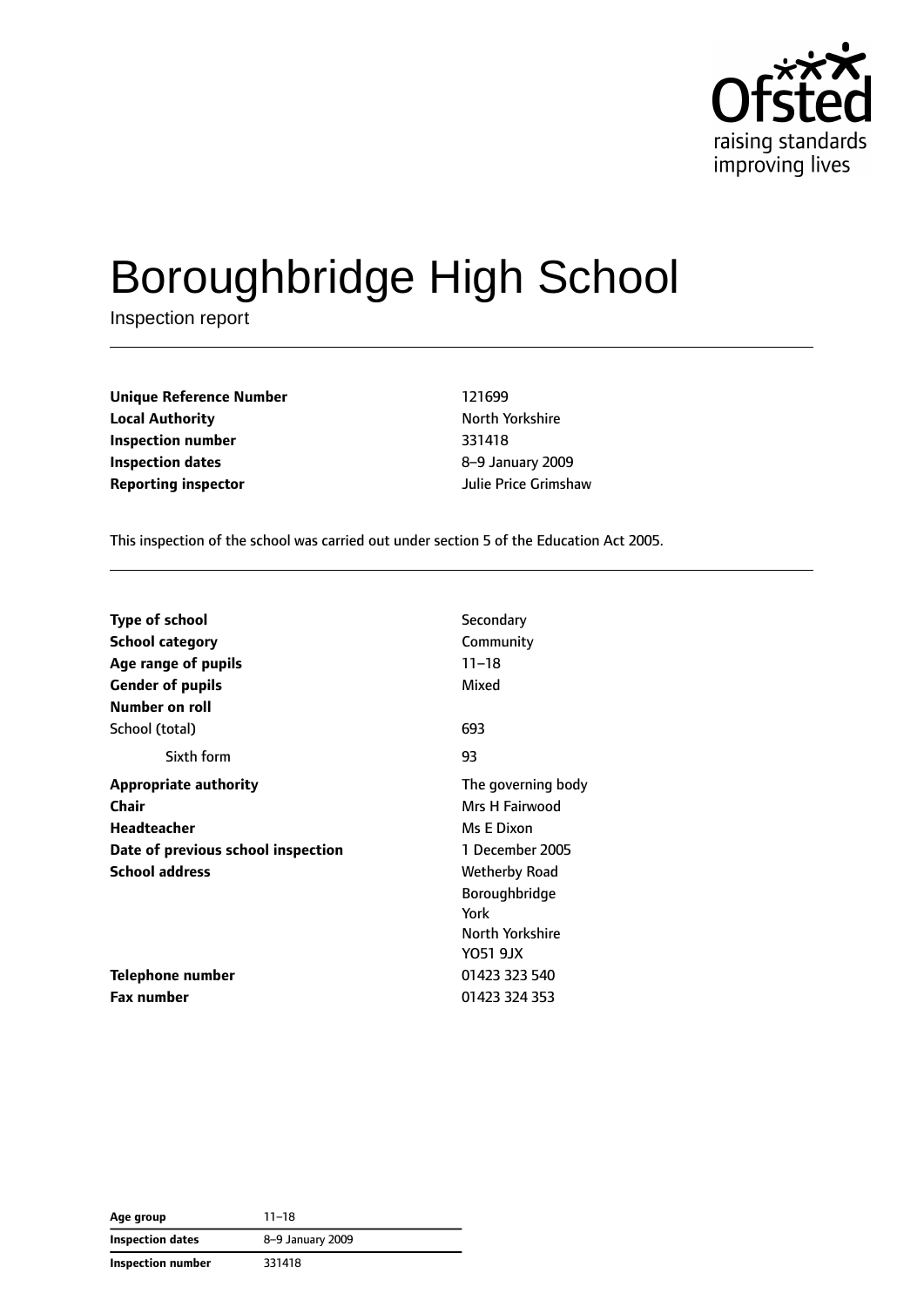.

<sup>©</sup> Crown copyright 2009

Website: www.ofsted.gov.uk

This document may be reproduced in whole or in part for non-commercial educational purposes, provided that the information quoted is reproduced without adaptation and the source and date of publication are stated.

Further copies of this report are obtainable from the school. Under the Education Act 2005, the school must provide a copy of this report free of charge to certain categories of people. A charge not exceeding the full cost of reproduction may be made for any other copies supplied.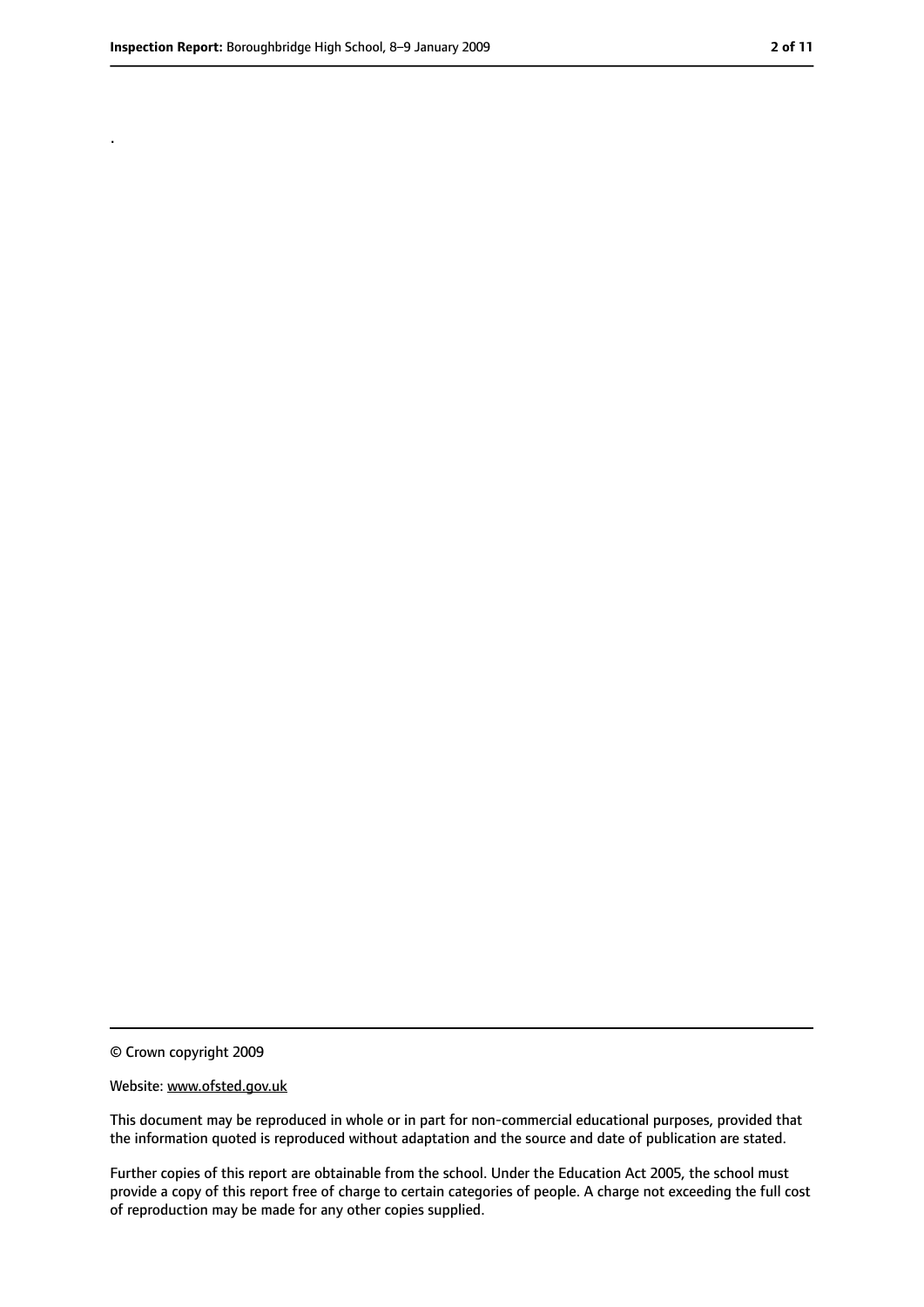### **Introduction**

The inspection was carried out by four Additional Inspectors.

#### **Description of the school**

This is a smaller than average school serving an area of relative social and economic advantage. Almost all students are of White British heritage. Very few students speak a home language other than English, although a small number of students from Eastern Europe have joined the school over the past year. The proportion of students with learning difficulties and/or disabilities is below average. The school was awarded specialist status for performing arts in September 2003.

#### **Key for inspection grades**

| Grade 1 | Outstanding  |
|---------|--------------|
| Grade 2 | Good         |
| Grade 3 | Satisfactory |
| Grade 4 | Inadequate   |
|         |              |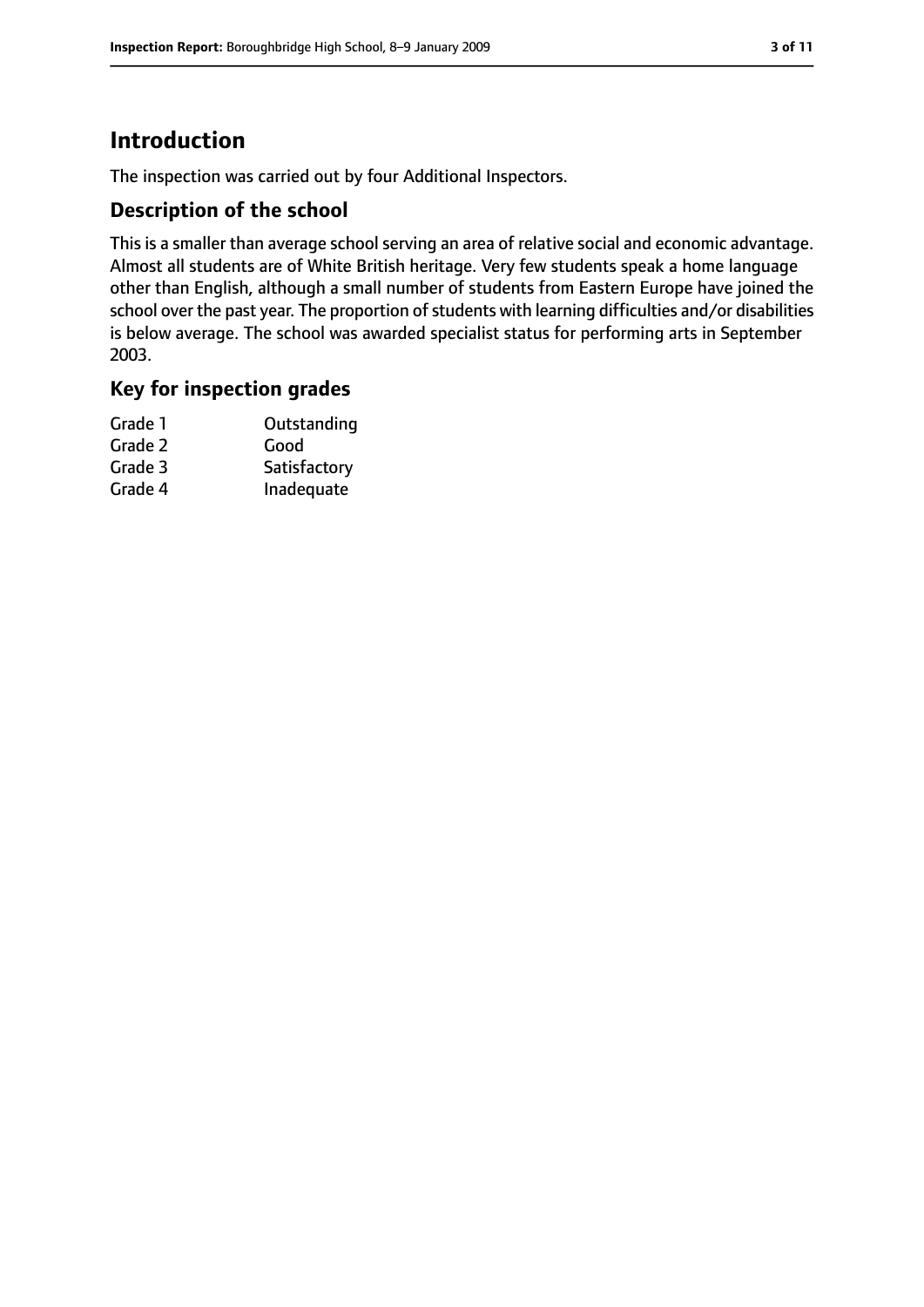### **Overall effectiveness of the school**

#### **Grade: 2**

This is a good and improving school. Some aspects of its work, notably the care and support provided for students and their personal development, are of high quality. Since the last inspection, staff have made a determined effort to improve the quality of provision and this has resulted in better achievement and raised standards. A large majority of parents are delighted with the school's work. Typical comments include, 'I feel privileged that my children attend Boroughbridge High School' and 'There is a very real feeling that each child is valued'.

Students enter the school with standards that are broadly average. They make good progress to reach standards that are generally above average by Year 11. This is largely due to the good quality teaching and learning found in the great majority of lessons. Variations in the quality of classroom practice, highlighted during the last inspection, have been tackled. It is now possible to see a whole school approach to fostering students' progress, through carefully planned lessons that include a good variety of activities. In most lessons, the focus is on accelerating students' learning, and there are numerous opportunities for them to work independently. As a result they make good progress. However, a small minority of lessons are too teacher-directed, with students expected to be passive listeners for much of the time; in such lessons, their progress in limited. Students' behaviour, even in the less effective lessons, is excellent. They thoroughly enjoy school, as reflected in their attendance, which is well above average. Almost all students have excellent attitudes to learning and are caring and supportive of each other. Their moral and social development is outstanding and they have good awareness of faiths and cultures other than their own. Many are involved in enterprise activities and this, combined with good quality careers advice and well developed key skills, means that they are extremely well prepared for life after school.

There have been substantial improvements to the curriculum since the last inspection. These include the introduction of new courses at Key Stage 4, which better meet the needs of all students. The school has developed the use of information and communication technology (ICT) across subjects. Successful initiatives include the introduction of a virtual learning environment. This allows computer access to a wide range of the school's resources from home and is beginning to be used effectively by staff and students. The school's specialist status supports students' personal development well, for example, by improving their confidence and self-esteem. However, some instability in staffing, which has now been addressed, led to disappointing examination results in the specialist subjects in 2008.

The excellent quality care provided for students supports their outstanding personal development and contributes significantly to their good academic achievement. Staff know their students extremely well and are clearly dedicated to ensuring that the pastoral needs of all, including those with learning difficulties and/or disabilities, are fully met. Improvements to procedures for tracking students' progress are helping to raise achievement. Excellent partnerships with external agencies help to ensure that each individual receives very high quality care and support.

The school has made good progress over the last three years and has addressed all issues raised during the last inspection. This improvement has been underpinned by good quality leadership and management, particularly on the part of the headteacher. She has ensured a sharp focus on the most important issues, such as improving the quality and consistency of teaching and learning. The success of many of the initiatives introduced recently is now becoming evident, although whole-school targets have not always been used effectively to raise standards. Systems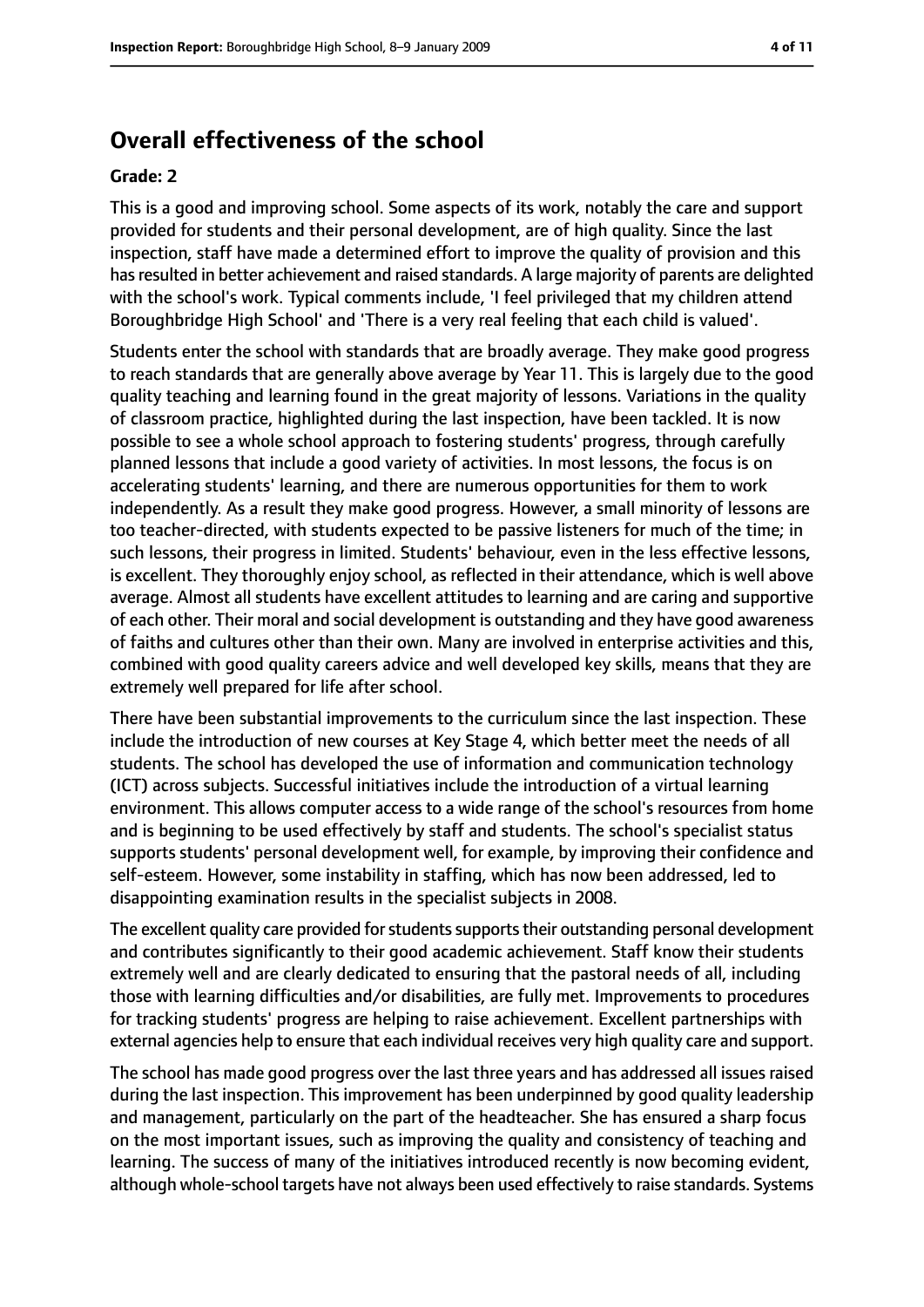for setting such targets have recently been changed with the aim of ensuring that they are both challenging and achievable, but it is too early to see the full impact of this work. The school has good capacity for further improvement.

### **Effectiveness of the sixth form**

#### **Grade: 2**

The sixth form is inclusive. All students are welcome, regardless of academic ability, and there is sufficient flexibility to ensure that the improved curriculum meets the needs of all students. The schools' own data and inspection evidence indicate that currently students achieve well during their time in the sixth form, although this has not been the case in the past. However, the small number of students studying some subjects makes statistical comparison with previous national averages unreliable. The extremely wide range of students' abilities means that overall standards in the sixth form are broadly average.

Improvements made to teaching and learning in the main school are also evident in the sixth form. The good progress students made during lessons observed confirmed this. Students have excellent relationships with their teachers. A typical view was reflected by one student who said 'It's incredibly friendly Ä we all know each other well, and we get so much individual attention.' Students have now developed effective independent learning skills, and teachers now use assessment strategies well to ensure that they make good progress. The curriculum for sixth form students has improved since the last inspection with the introduction of a range of new courses. However, the small numbers studying some subjects puts a strain on the schools' finances. The influence of the school's specialist status is evident, with many students opting to study performing arts, both in the sixth form and beyond.

There is a strong emphasis given to students' personal development. Systems for tracking students' academic progress have recently been developed and are beginning to show a positive impact on students' progress. Sixth form students enjoy their education and feel that their opinions are valued. They enjoy mentoring younger students in the main school. Overall, they are satisfied that the school's resources meet their needs, although the occasional use of the sixth form common room for main school lessons is unpopular amongst students.

Leadership of the sixth form is effective as demonstrated by the good teaching and recent improvements to students' progress. The new sixth form leader has received good quality support in taking on the role, and has a clear vision of how provision can be improved further.

#### **What the school should do to improve further**

- Ensure that all lessons include sufficient opportunities for students' full engagement with their learning.
- Establish systems for setting challenging yet achievable whole-school targets.

### **Achievement and standards**

#### **Grade: 2**

Improvements to teaching, learning and the curriculum have led to a rising trend in achievement and standards over the last three years. From their broadly average starting points in Year 7, students make good progress to reach standards that are generally above average at the end of Key Stage 4. Weaknesses in achievement in English, noted at the time of the last inspection, have now been addressed. A small decline in the proportion of students achieving the highest grades in GCSE examinations, including those of the specialist subjects, has led to the school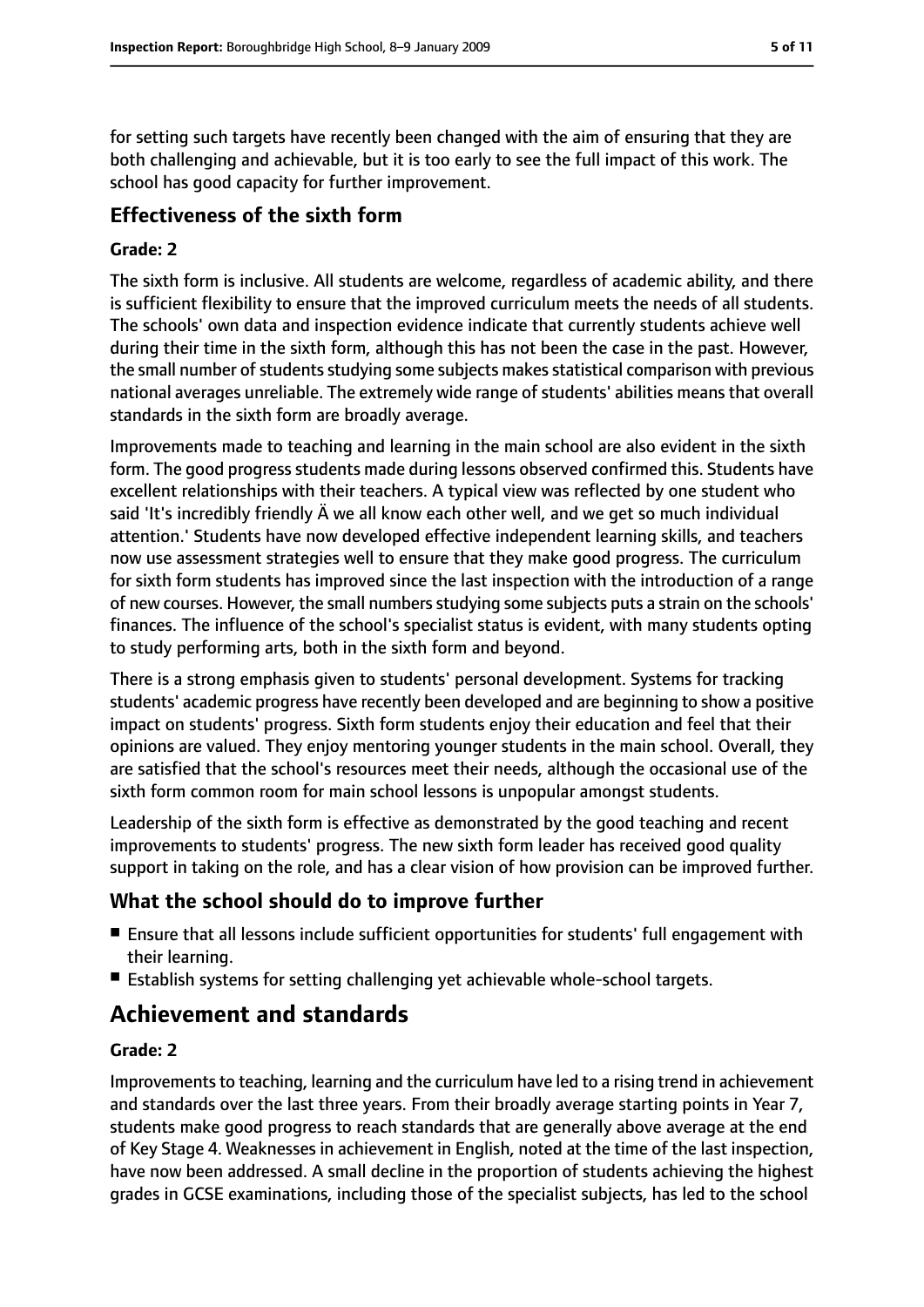taking very swift action in ensuring that the most able are sufficiently challenged. The impact of this can be seen in lessons, where students of all abilities make at least good progress. Those with learning difficulties and/or disabilities make good and sometimes outstanding progress due to the high quality support they receive.

### **Personal development and well-being**

#### **Grade: 1**

Students speak enthusiastically of their school, described by several as being 'a friendly place where everyone looks after each other.' Students are polite, courteous and welcoming to visitors. Their excellent moral development is reflected in the quality of some of the discussions on ethical issues in the virtual learning environment. Students have an excellent awareness of safety, including the safe use of the Internet. Their extensive knowledge of healthy eating influences their choice of meals, both in and out of school. Students make an excellent contribution to both the school and the local community. This is evident in, for example, their fundraising for charity, school performances and high quality collaborative work with other schools and organisations. They have a keen interest in the beliefs and cultures of others, as shown in their attitudes to visits to religious centres. Students develop leadership skills through programmes such as the Young Arts Leader Award scheme. Their enjoyment of their education is clear; several parents commented that their children are 'very happy to go to school every day.'

### **Quality of provision**

#### **Teaching and learning**

#### **Grade: 2**

The vast majority of lessons are briskly paced and ensure students' full attention through a variety of interesting and relevant activities. This helps to ensure that students are fully engaged in their own learning and are effective in working independently. Work set is well matched to students' ability levels. Questioning is sharp and encourages students to think carefully and extend their answers. Teachers have good subject knowledge and assess students' work accurately. Written feedback is consistently good, particularly in mathematics. Students have regular opportunities to assess their own and each other's work. Teachers use a wide range of resources, including ICT, to enhance teaching and learning. In the main, students make good or even outstanding progress during lessons. A small minority of lessons, including some of the specialist subjects, are too dominated by teachers' input and students do not have sufficient opportunity to work independently. In such lessons, students make, at best, satisfactory progress.

#### **Curriculum and other activities**

#### **Grade: 2**

Improvements to the curriculum have been welcomed by staff and students alike. Throughout the school, the recent focus on 'learning to learn', particularly in terms of personal and thinking skills, has been successful and this has contributed to improvements in achievement. The wide range of courses includes vocational programmes run in collaboration with local colleges. A major strength of the Key Stage 4 curriculum is the programme leading to the Certificate of Personal Effectiveness, recently introduced. As part of this, students carry out valuable work in the community, for example, volunteering in a charity shop and helping out in a local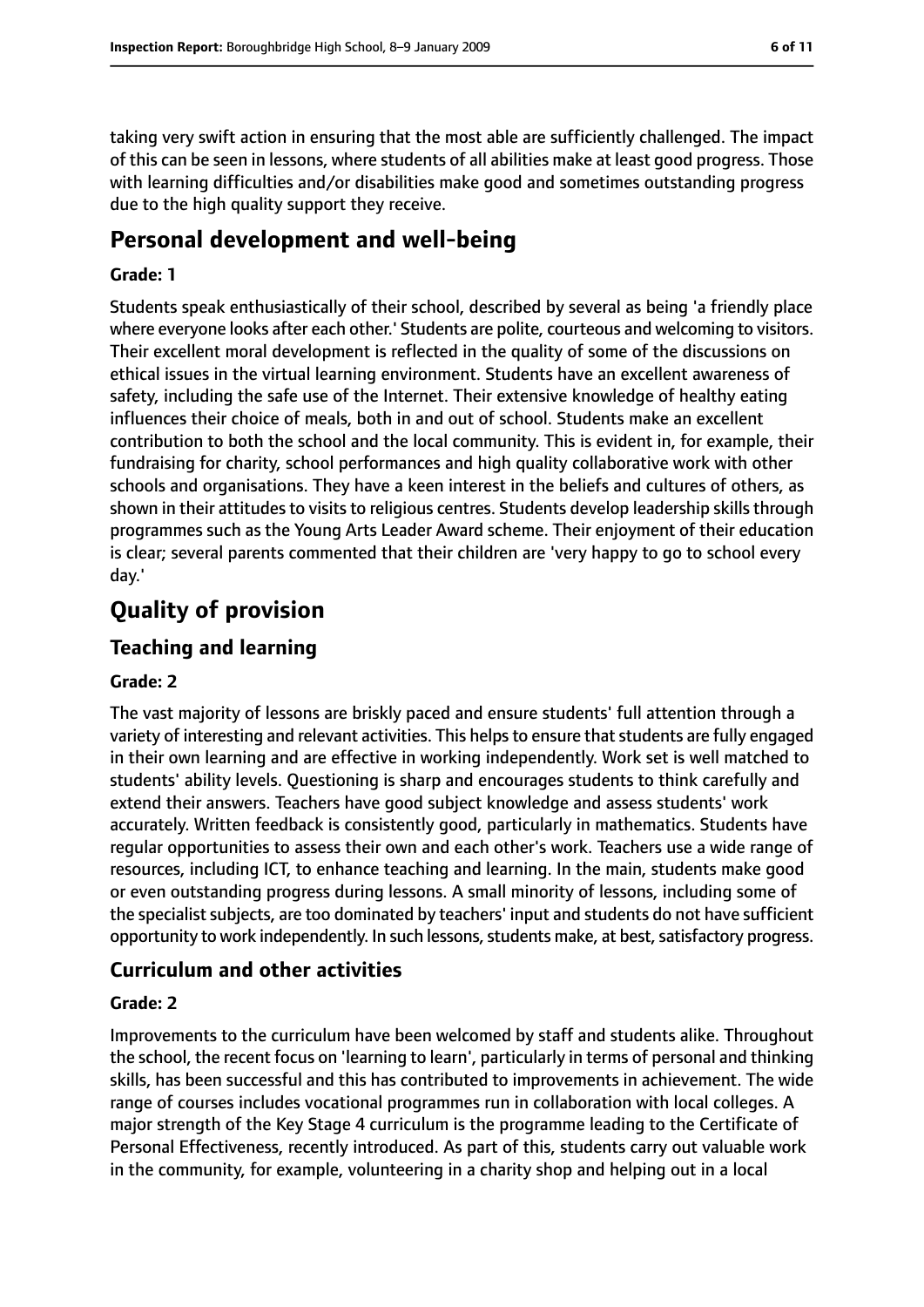playgroup. There is a good range of extra-curricular activities, including tuition in sign language to enable students to communicate more effectively with their peers who have impaired hearing.

#### **Care, guidance and support**

#### **Grade: 1**

Staff do their utmost to ensure that students receive outstanding care and support, carefully tailored to the needs of the individual. Students know that they always have someone to talk to, be it a member of staff or sixth form student, who is totally committed to their well-being. The school deals very effectively with any rare incidents of bullying or harassment. Vulnerable students, and those with learning difficulties and/or disabilities, are supported extremely well by sensitive staff with specialist knowledge. A particular strength of the school is the support provided to new students, whether joining in Year 7 or later on. Many parents singled this aspect out for praise, through comments such as, 'We have to say that the transition from primary to high school was absolutely fantastic', and 'Our child was made to feel cared for and welcome from day one.' All safeguarding requirements are met. Academic guidance has improved over recent years. Students have a clear idea of how well they are doing and exactly what they need to do next. The school provides targeted support to help meet each pupil's needs in achieving their academic goals.

### **Leadership and management**

#### **Grade: 2**

Since the last inspection leaders and managers have successfully addressed the issues identified at that time. The focus on developing the roles of middle managers, including the recently appointed head of sixth form, has been particularly successful. They have welcomed the increase in accountability and have taken on a more active role in monitoring the work of subject departments. This work is closely scrutinised by senior leaders. A corporate approach to school improvement is evident amongst the great majority of staff. There is an established and effective cycle of monitoring, evaluation and action planning. The school's self-evaluation reflects a largely accurate view of strengths and weaknesses. The use of whole-school targets to raise standards is satisfactory. Although systems for target setting have recently been modified, targets have not always been challenging and achievable. Community cohesion is promoted well, particularly through teaching, learning and the curriculum. For example, an outstanding lesson on Bollywood dance included reference to both the national and international dimensions of this art form. The school has gained the International School Award, which has helped its work in promoting community cohesion. Governance is good. Governors are keen and committed and have up-to-date awareness of issues affecting the school. They assist school leaders through detailed discussion of such issues.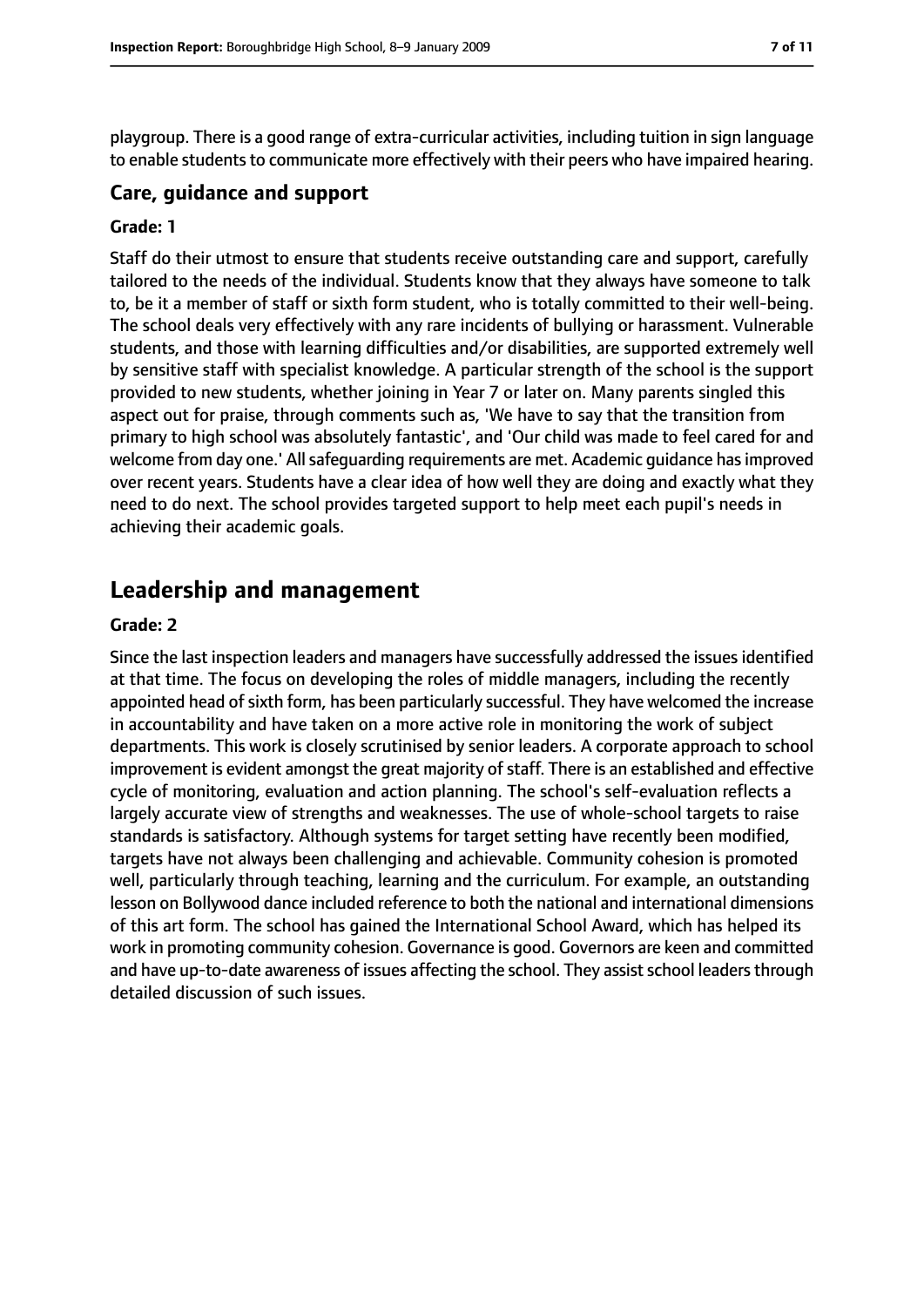**Any complaints about the inspection or the report should be made following the procedures set out in the guidance 'Complaints about school inspection', which is available from Ofsted's website: www.ofsted.gov.uk.**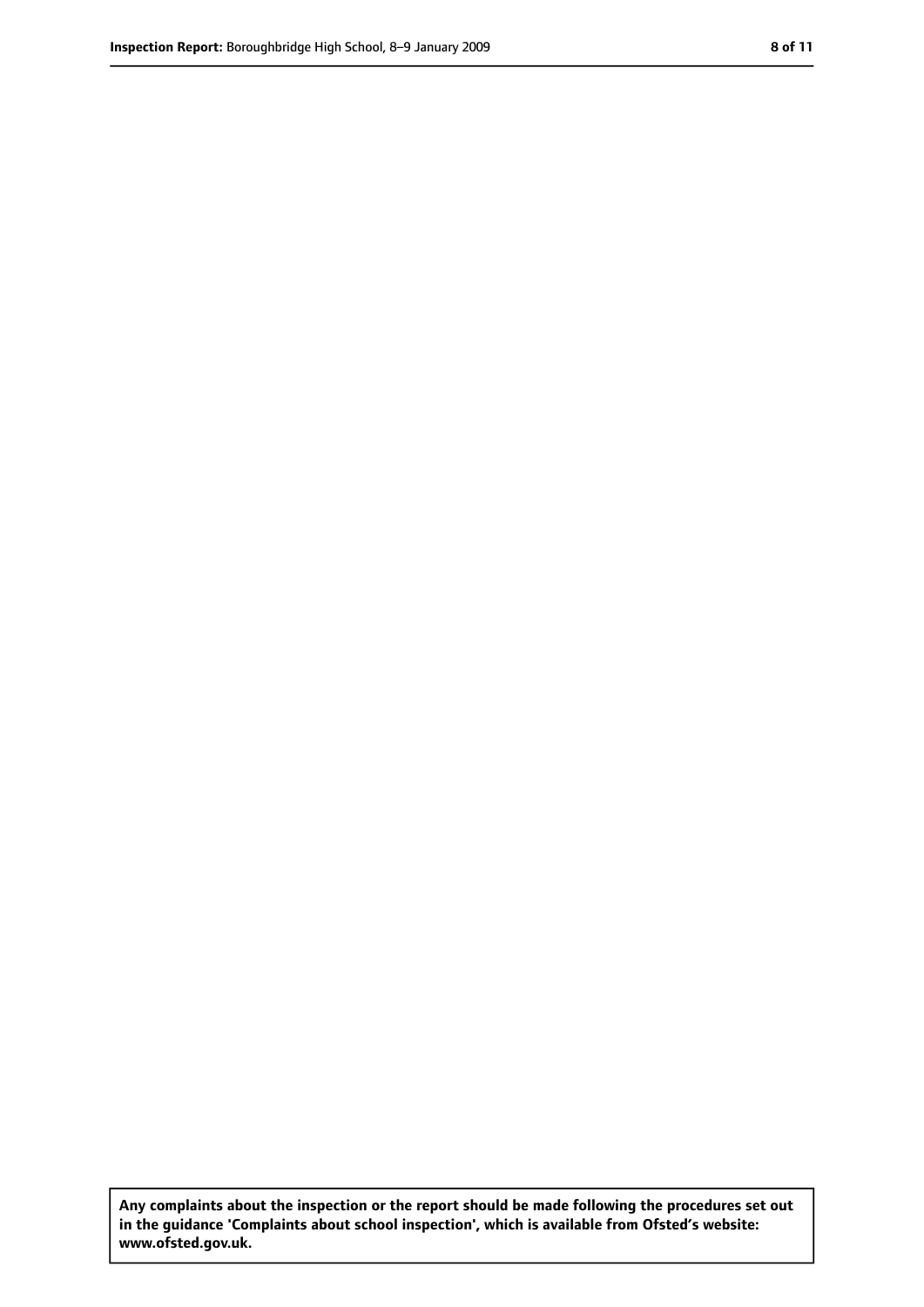### **Inspection judgements**

| Key to judgements: grade 1 is outstanding, grade 2 good, grade 3 | <b>School</b><br><b>Overall</b> | $16-19$ |
|------------------------------------------------------------------|---------------------------------|---------|
| satisfactory, and grade 4 inadequate                             |                                 |         |

#### **Overall effectiveness**

| How effective, efficient and inclusive is the provision of<br>education, integrated care and any extended services in<br>meeting the needs of learners? |     |     |
|---------------------------------------------------------------------------------------------------------------------------------------------------------|-----|-----|
| Effective steps have been taken to promote improvement since<br>the last inspection                                                                     | Yes | Yes |
| How well does the school work in partnership with others to<br>promote learners' well being?                                                            |     |     |
| The capacity to make any necessary improvements                                                                                                         |     |     |

#### **Achievement and standards**

| How well do learners achieve?                                                                               |  |
|-------------------------------------------------------------------------------------------------------------|--|
| The standards <sup>1</sup> reached by learners                                                              |  |
| How well learners make progress, taking account of any<br>significant variations between groups of learners |  |
| How well learners with learning difficulties and/or disabilities<br>make progress                           |  |

#### **Annex A**

<sup>&</sup>lt;sup>1</sup>Grade 1 - Exceptionally and consistently high; Grade 2 - Generally above average with none significantly below average; Grade 3 - Broadly average to below average; Grade 4 - Exceptionally low.

 $^{2}$ IE - denotes that insufficient evidence was available to inspectors for a judgement to be made.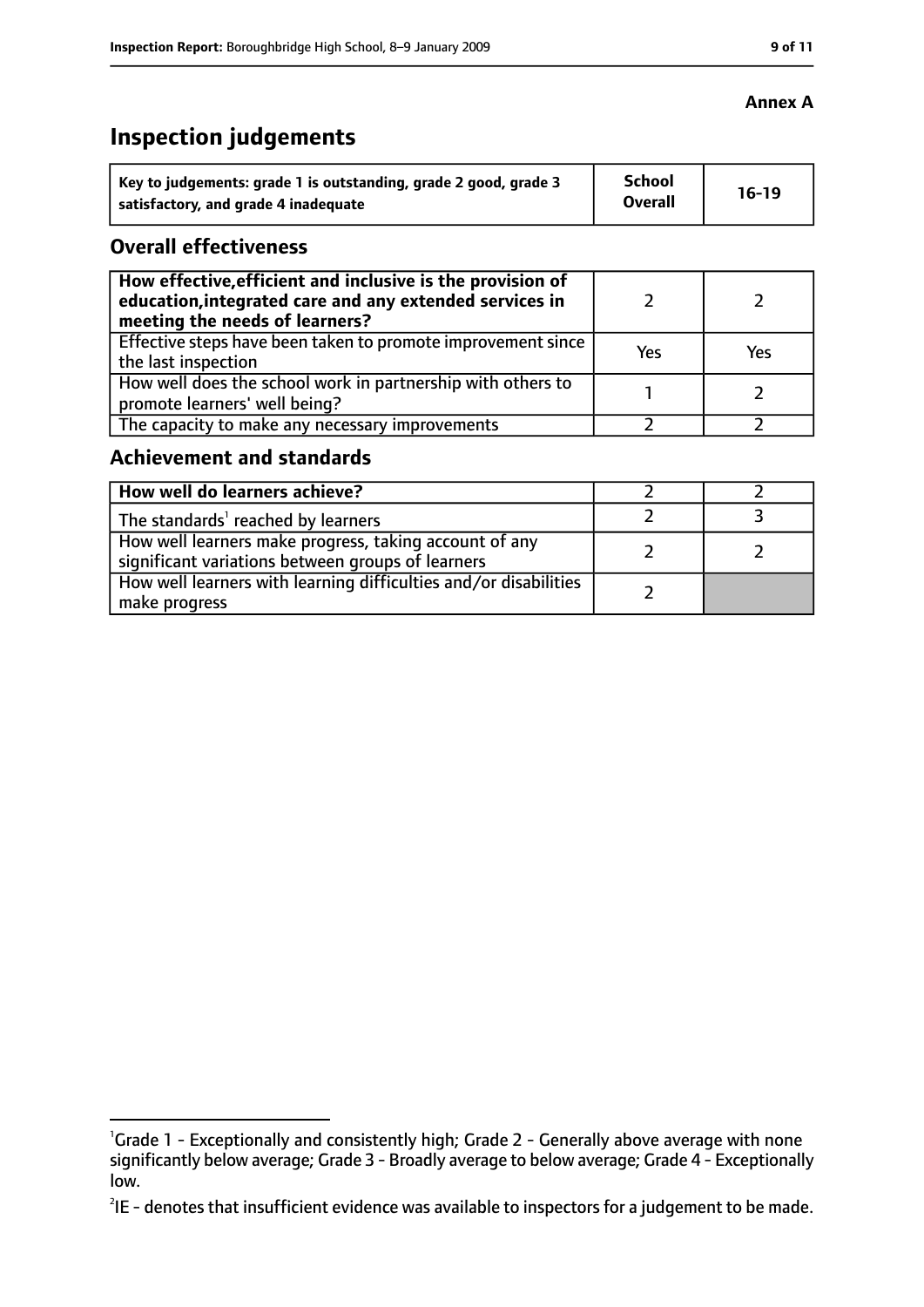### **Personal development and well-being**

| How good are the overall personal development and<br>well-being of the learners?                                 | $IE^2$ |
|------------------------------------------------------------------------------------------------------------------|--------|
| The extent of learners' spiritual, moral, social and cultural<br>development                                     |        |
| The extent to which learners adopt healthy lifestyles                                                            |        |
| The extent to which learners adopt safe practices                                                                |        |
| The extent to which learners enjoy their education                                                               |        |
| The attendance of learners                                                                                       |        |
| The behaviour of learners                                                                                        |        |
| The extent to which learners make a positive contribution to<br>the community                                    |        |
| How well learners develop workplace and other skills that will<br>contribute to their future economic well-being |        |

## **The quality of provision**

| How effective are teaching and learning in meeting the<br>full range of learners' needs?                |  |
|---------------------------------------------------------------------------------------------------------|--|
| How well do the curriculum and other activities meet the range  <br>of needs and interests of learners? |  |
| How well are learners cared for, quided and supported?                                                  |  |

### **Leadership and management**

| How effective are leadership and management in raising<br>achievement and supporting all learners?     | フ              |               |
|--------------------------------------------------------------------------------------------------------|----------------|---------------|
| How effectively leaders and managers at all levels set clear                                           |                |               |
| direction leading to improvement and promote high quality of<br>care and education                     | $\mathcal{L}$  |               |
| How effectively leaders and managers use challenging targets<br>to raise standards                     | 3              |               |
| The effectiveness of the school's self-evaluation                                                      | $\overline{2}$ | $\mathcal{P}$ |
| How well equality of opportunity is promoted and discrimination<br>eliminated                          | $\mathcal{P}$  |               |
| How well does the school contribute to community cohesion?                                             | っ              |               |
| How effectively and efficiently resources, including staff, are<br>deployed to achieve value for money | $\mathcal{P}$  |               |
| The extent to which governors and other supervisory boards<br>discharge their responsibilities         | 2              |               |
| Do procedures for safequarding learners meet current                                                   | Yes            | Yes           |
| qovernment requirements?                                                                               |                |               |
| Does this school require special measures?                                                             | <b>No</b>      |               |
| Does this school require a notice to improve?                                                          | No             |               |